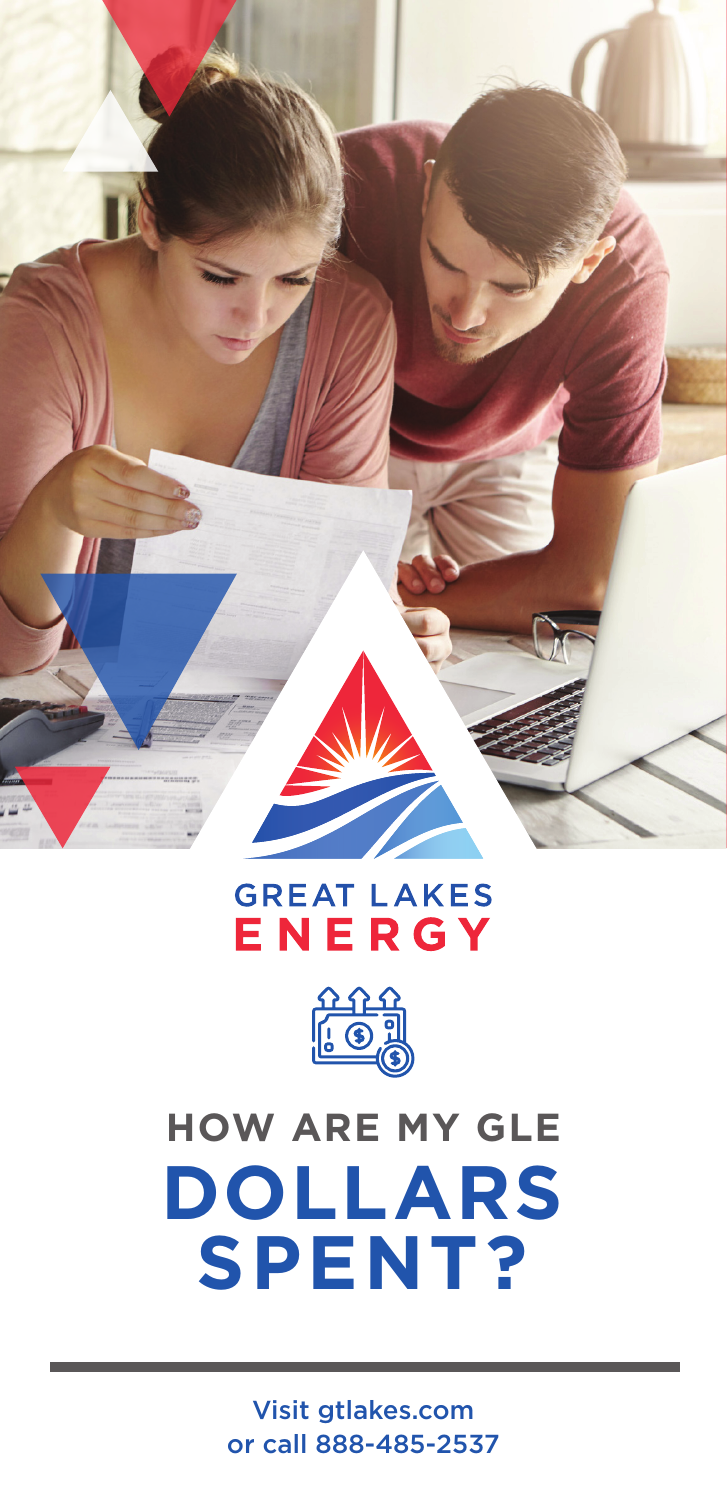

# What Your Bill Pays For

Great Lakes Energy is a cooperative. That means your electric rates are based on the cooperative's actual costs to serve you.

What are those costs? The simplest way to explain what you pay for is to split your bill into two parts—variable costs and fixed costs.

The electricity you use is a variable cost, paid for through the energy and PSCR charges on your bill and a portion of your monthly charge. For the average year-round member, purchased power costs account for well over half of their bill. Fixed costs, listed here, are not related to the amount of energy you use. They exist whether you use a great deal or little, if any, electricity.

**COST COMPONENTS**

Each year money is budgeted to continue providing reliable electric service. This is how those costs are allocated.



Pole **\$86 – \$448**



Transformer **\$800 – \$1,500**



Lineworker Gear **\$4,652**



#### Substation

**\$50,000** in equipment installed in each substation for our automated meter reading system.

Bucket Truck and Attachments **\$290,000**

Total Employee Wages per Member GLE: **\$190**

*Electric Co-ops Nationally: \$269 (median)*

#### Overhead and Underground Distribution Lines **\$60,650 – \$274,000 per mile**



Tree **Trimming** 

**\$5,370 per mile**



Residential Meter **\$180**



*Michigan Country Lines* **39 cents/issue**

Providing Reliable Electricity to Great Lakes Energy Members: